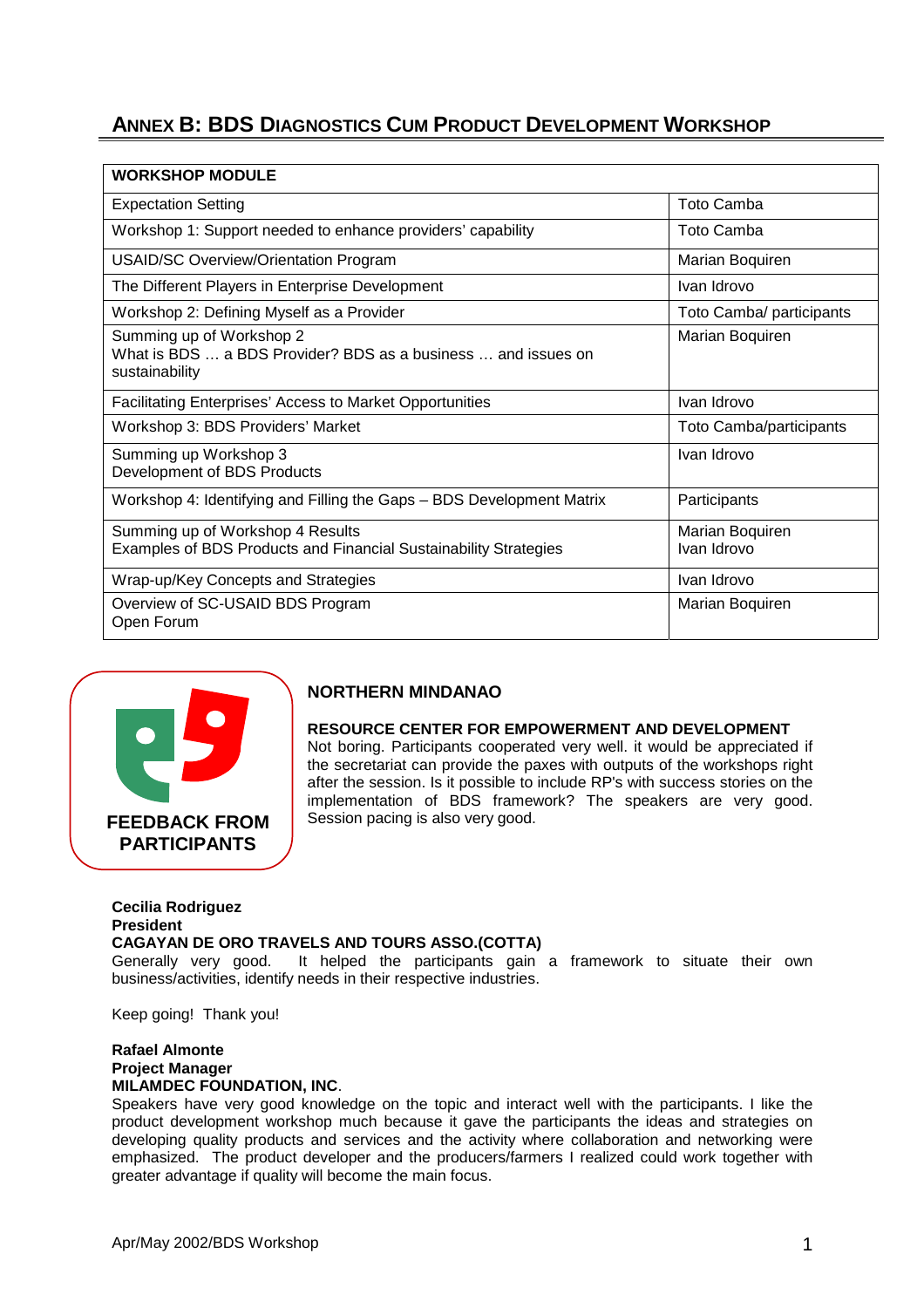#### **Geoffrey Casa Peace Corps Volunteer GROUP FOUNDATION**

I think that explaining BDS better at first would have helped and also what the goal was. At first, BDS was explained only in name. Although by the end of the day, I think everyone had the concept. The speakers interact well with the participants.

I would like to see BDS visit our sites to help determine our roles for BDS. Also, provide information on organizations' need -- the expertise we may have. We have not heard from anyone since the seminar. Why???

### **Isidro Borja Regional Director PHILDHRRA**

Overall pacing of the activities is very good. The speakers had excellent know-how on the topic.

I like best the importance and role of BDS in the development of enterprises. I will recommend the activity to other interested or potential BDS providers. I learned that BDS can be provided or implemented by NGOs and it has good market among NGOs/POs. I recommend that Swisscontact/Oro Chamber will assist in the institutional development or establish of BDS in PHILDHRRA-Mindanao. Oro Chamber to assist later in the marketing of PHILDHRRA BDS.

#### **SOUTHERN MINDANAO**

#### **Nelia E. Tumarao SMERN Chairperson**

I have realized that Swisscontact Philippines can provide various assistance such as training and capability building sessions. Such services are very much applicable to our present clientele who are small and medium scale enterprises. Swisscontact-Philippines can further extend their assistance to the SME Resource Network (SMERN) by conducting growth sessions for the consultants to improve and deliver their expertise.

#### **Freddie M. Serapio CBRE Exec. Director Ateneo de Davao University**

I have found relevant opportunities for the Center for Business Research and Extension (CBRE) to work with the Swisscontact-Philippines program. In fact, I am presently conducting a survey to various potential groups that can be catered with business development services. I have realized that such program is possible wherein the academe can play an active role for SMEs in Davao City.

# **Franklyn R. Buenaflor**

## **PCEEM Resident Mobile Officer**

The BDS Orientation Workshop was enlightening for the Philippine-Canada Environmental and Economic Management (PCEEM) Project that is engaged in watershed management. Specifically, it shared with us the perspective on the parallel relationship between for-profit organizations and nonprofit organizations like us. I was able to see points-of-view of other BDS providers. The activity also served as an eye-opener for non-profit organizations in as much as the similarily on the delivery of BDS.

#### **Leny V. Castillo SMERN Consultant**

The Swisscontact Philippines was able to clearly present the various services that they can give to BDS providers. I was also able to understand the concept of intervention through the meso level and got the impression in laying the cards on how we can access these services in terms of the available components. The question that remains to be seen is how Swisscontact Philippines can properly work with these BDS providers in terms of delivering their services to the SMEs.